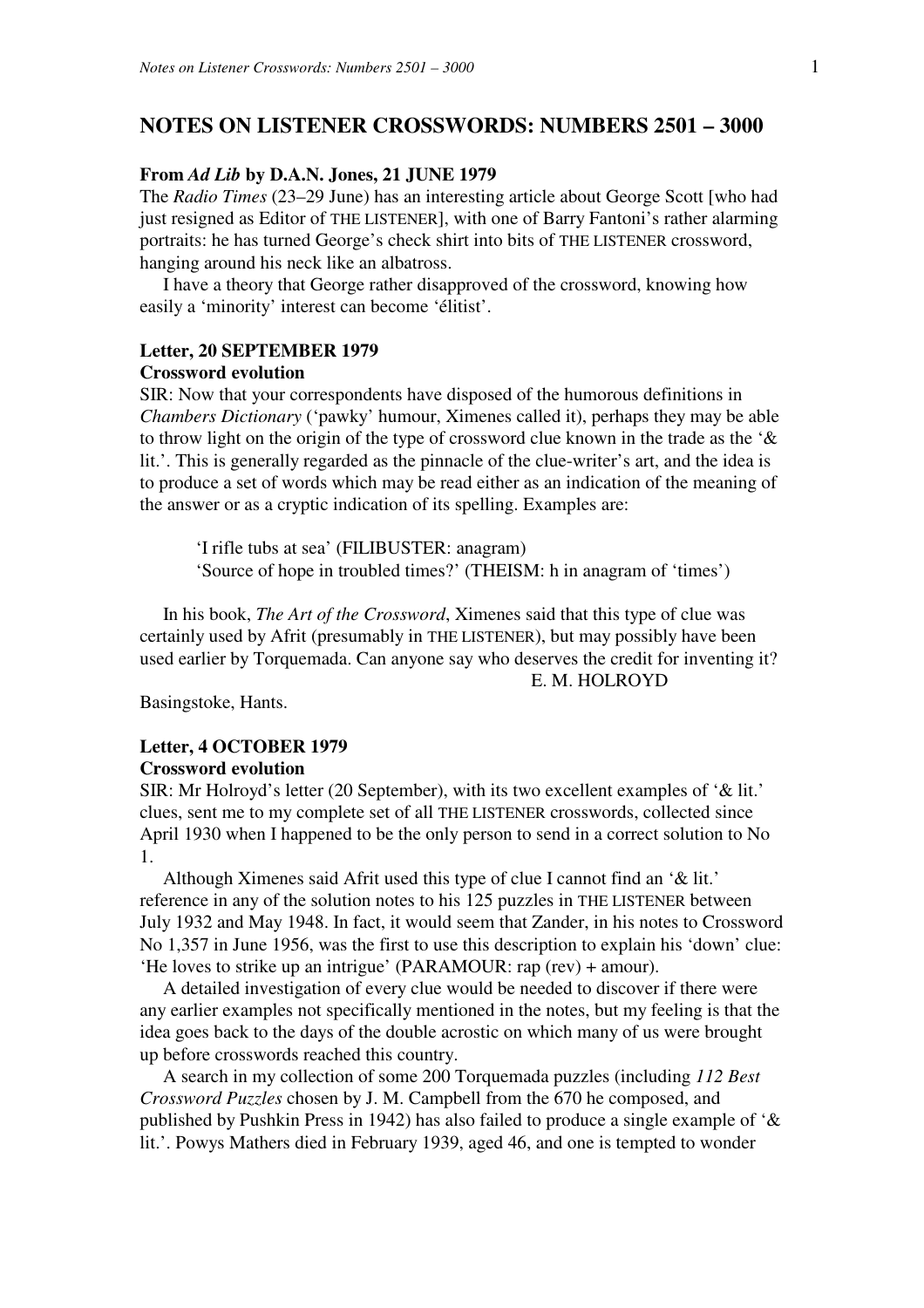how his Torquemada puzzles might have evolved had he lived to see the changes of the postwar years.

# IVAN CRESSWELL

# Shelton, Norwich

# **From** *Langham Diary* **by D.A.N. Jones, 17 JULY 1980**

People who actually enjoy light music will be interested in Stephen Sondheim's latest production. So will even the tone-deaf word-men. It is a collection of the cryptic crosswords he composes for *New York* magazine—most of them, he says in his foreword, 'American adaptations of puzzles from THE LISTENER, a weekly publication of the BBC'. He explains, in this American publication, the ground rules of the British crossword—and his advice will be useful for newcomers to the LISTENER crossword, to whose setters many of Sondheim's puzzles are dedicated.

## **Crossword No. 2598: Misprints Some Reflections by Ascot**

This puzzle was one of only two whose entries were not fully checked, since full checking recommenced. The reason was given in the following excerpt from the printed solution:

"It is appreciated that in order to conform with the preamble certain alternative solutions are available, as shown in the diagram. Prizes have been awarded to any acceptable solution, but Crossword 2,598 will be deleted from the annual competition because of the difficulties of checking."

# **Crossword No. 2631: The Golden Fleece by Ploutos**

This puzzle had only 10 correct entries. Indeed, the published solution didn't entirely help, since three weeks later the following note appeared:

"A number of readers remain puzzled by Crossword 2,631: explanatory notes to this crossword will therefore appear in next week's magazine."

# **Crossword No. 2632: Morphallaxis II by Novamor**

This puzzle is unique in that not only was the published solution wrong, but prizes were initially awarded on the basis of that solution. The week after the solution appeared, the following was printed:

"**Crossword 2,632.** We regret that there was an error on this Crossword's solution: *5 Down* should have read CROCIDOLITE. We have now selected three more prizewinners, from the people who sent 100 per cent correct solutions. The earlier prizewinners can't, of course, be included in the statistics for the year."

# **From** *Langham Diary* **by Russell Twisk, 11 FEBRUARY 1982**

 One benefit of being editor is that I never go short of advice. Whether it is from readers, or shouted across the street by former Tsars of the BBC, or gently insisted upon by Princes of the Church, the message is often the same: 'You must change the paper, but don't touch …', and here they insert their favourite feature. The Crossword enthusiasts are the most vocal and I have received one or two thinly anagrammed threats about what will happen if I lay a finger on it (it's safe, it's safe!). However, personally I do find the Crossword impenetrable, something I share, I'm told, with most of my predecessors. I ask the following question in all humility and as someone who has to have even the rules translated: has the Crossword become too esoteric?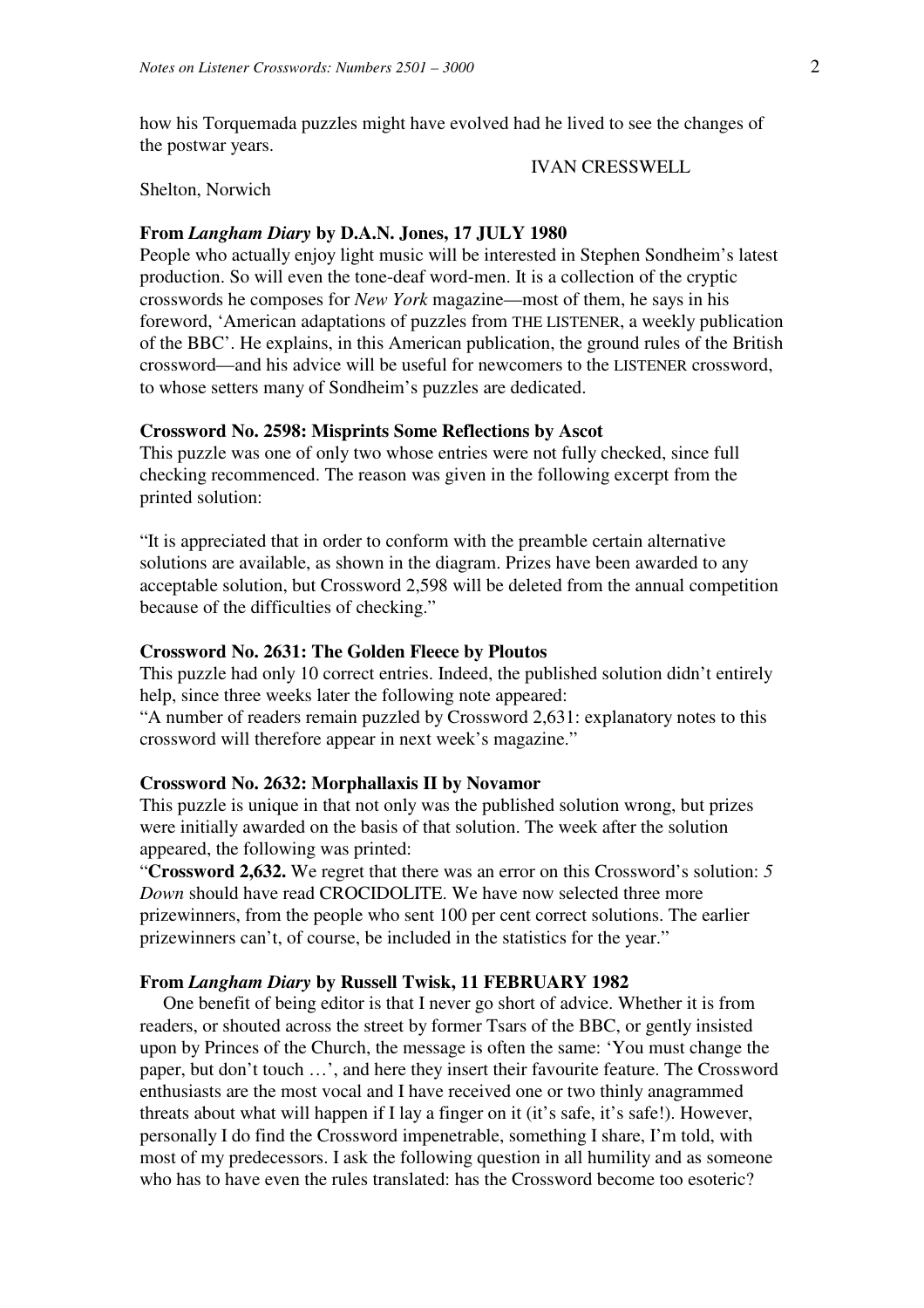Friends who can dispatch *The Times* and the *Guardian* crosswords tell me that they are walking on air if they can solve even three clues in THE LISTENER.

# **Letters, 25 FEBRUARY 1982**

# **Crossword**

SIR: All the changes you have made in THE LISTENER promise well for readers' pleasure and profit, but some of us will benefit considerably from one tiny change you have made and don't mention in your 'Langham Diary' of 11 February. [This refers to starting numbering at page 1 for each edition, rather than having numbering running through each volume.] …

 In answer to your question as to whether readers find your crosswords too esoteric: well, I usually find them too difficult, but their esotericism I enjoy. I can often do the literary ones and should especially like to have more of those now very rare ones where you have to fill in words in a story, because these make sense as well as pattern. And I continually hope that your setters will have a shot at some intelligent doublecrostics, for these have good sense-making potential; but those I get from America are poorly clued and usually reveal intolerable texts.

> **Marghanita Laski**  London NW3

SIR: The question you raise about the crossword in 'Langham Diary' (11 February) is an interesting one. I don't feel that comparisons with *The Times* and the *Guardian* are particularly relevant, because THE LISTENER puzzle is as different from those as bridge is from whist, or chess from draughts, or THE LISTENER itself from the *Radio Times*: you have to think harder and longer.

 I think THE LISTENER puzzle *is* getting more difficult, and the sense of achievement on completing it grows accordingly. This could be because I'm getting older and thicker, but there may be another explanation based on the growth of logodaedaly as a fashionable cult. We have our National Crossword Championship: your setters have their annual dinner: they pay cryptic tributes to one another in their puzzles: there is even a Crossword Club which I have been urged to join. (I have resisted, because I suspect it is dangerous to take such an essentially masturbatory activity quite that seriously.)

 One day, no doubt, we shall have the Benson & Hedges World Crossword Superstar Context, on television, with household names such as Sever and Dean, Hunt and Rich, slogging it out under the chairmanship of, say, Magnus Magnusson, for prizes presented by, say, Bill Cotton Jr. Heaven forbid. But the game is becoming an industry, and the industry is developing its personalities, and its élite—call it a Ploutocracy—are in danger of setting puzzles for one another rather than for the ordinary amateur, and that would be a pity.

All masturbation corrupts: incestuous masturbation corrupts absolutely.

**Alan Jones**  London W14

#### **Letters, 4 MARCH 1982**

# **Cross word [sic]**

SIR: How I agree with your remarks about the crossword ('Langham Diary', 11 February). I have managed to solve it once or twice, but, generally speaking, I can rarely begin to understand the solution. Can you not persuade the setters to write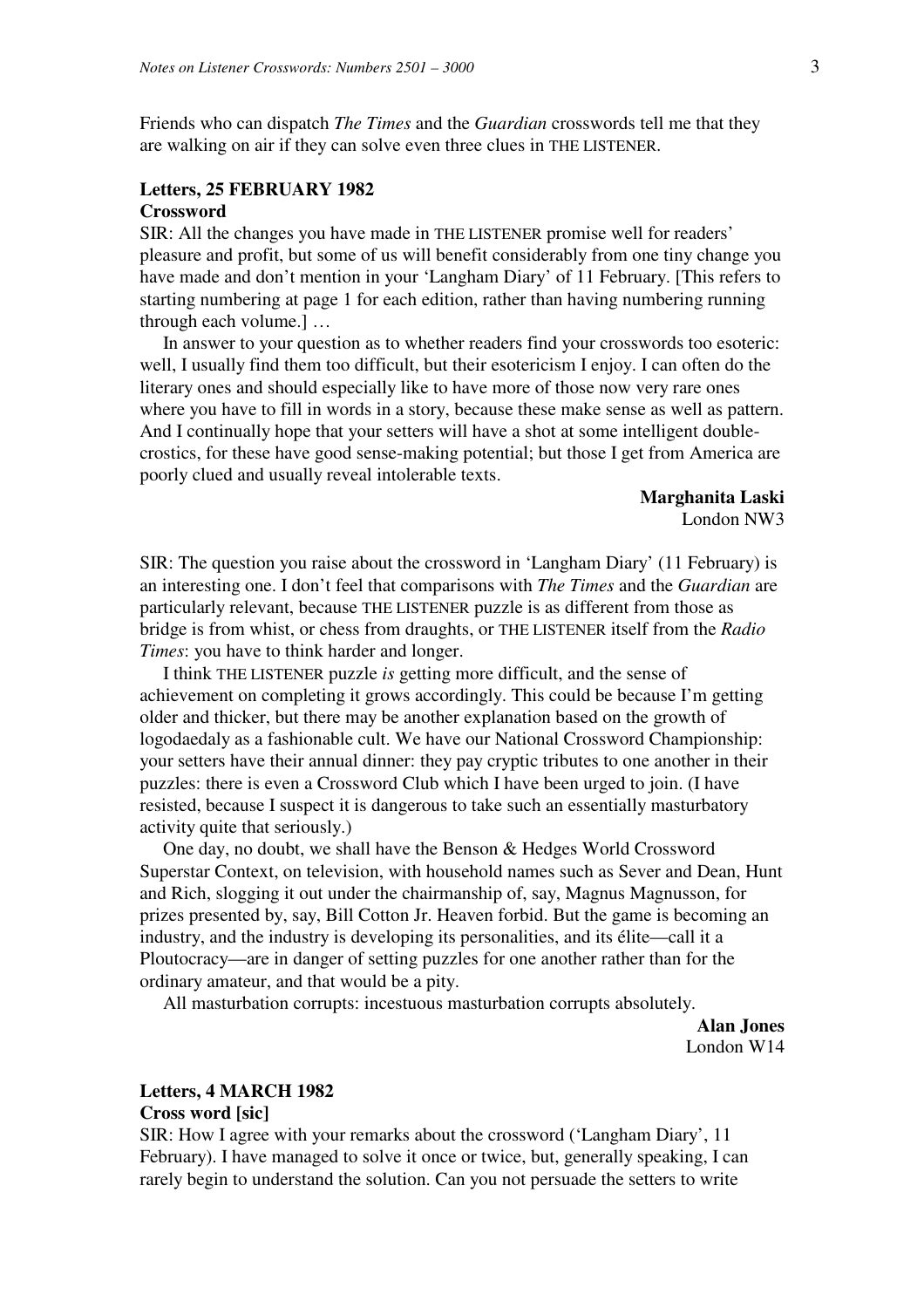explanatory articles, so that I might aspire to join the ranks of those fortunate people whose names appear as prizewinners each week?

> **H.P. Craig**  Leicester

SIR: Speaking as one who does both *The Times* and the *Guardian* puzzles every morning (*Times* with my first cup of coffee, *Guardian* with the second), I say leave THE LISTENER crossword as it is! The fact that I only complete a solution to perhaps one LISTENER puzzle in six doesn't put me off.

 After all, just because few of us ever make it to the top of Mount Everest doesn't mean we want the summit lopped off to make it more acceptable …

> **Phil Murphy**  London SW1

SIR: Although it was a relief to discover that you were prepared to overcome your misgivings about the crossword to the extent of allowing it to continue ('Langham Diary', 11 February), it is also obvious that you do not wish crossword solvers to go unpunished.

 For four weeks now it has been forced to share the penultimate page with Jack Trevor Story's article, and in one or two moments of abstraction I have had the unpleasant experience of noticing what he has written.

 Would it be possible for you to provide some kind of perforation above the crossword so that it would then be possible to remove it or (more satisfying) Mr Story's 'Endpiece'?

> **H.J. Hodges**  Devizes, Wilts.

# **From** *Langham Diary* **by Russell Twisk, 11 MARCH 1982**

THE LISTENER always runs two pages of letters, and in some weeks it could easily fill four. … The favourite subjects for LISTENER readers include solecisms, declining standards, Hans Keller, and the crossword.

The correspondence about the crossword was fascinating but, predictably, inconclusive. Those who can solve it will defend it to the cancellation of their subscriptions, and for many others it seems a pinnacle to aim for. As one reader said: 'Just because I can't climb Mount Everest I don't want to cut the summit off.' Many others have written to say that they have given up altogether, while one or two say they can solve the crossword faster than Jack Trevor Story's 'Endpiece'. Later in the year we will run an article or two about the compilers, with a few hints for those willing to make the journey. From where I stand, in the foothills, I find the prospect of the summit intriguing, but it is perpetually shrouded in fog.

# **Letter, 11 MARCH 1982**

# **Crossword**

SIR: I must disagree with Alan Jones (Letters, 25 February) on the increasing difficulty of THE LISTENER crossword. The most reliable indication of whether or not the puzzle is becoming easier must be the statistics so painstakingly compiled by the arch Ploutocrat himself.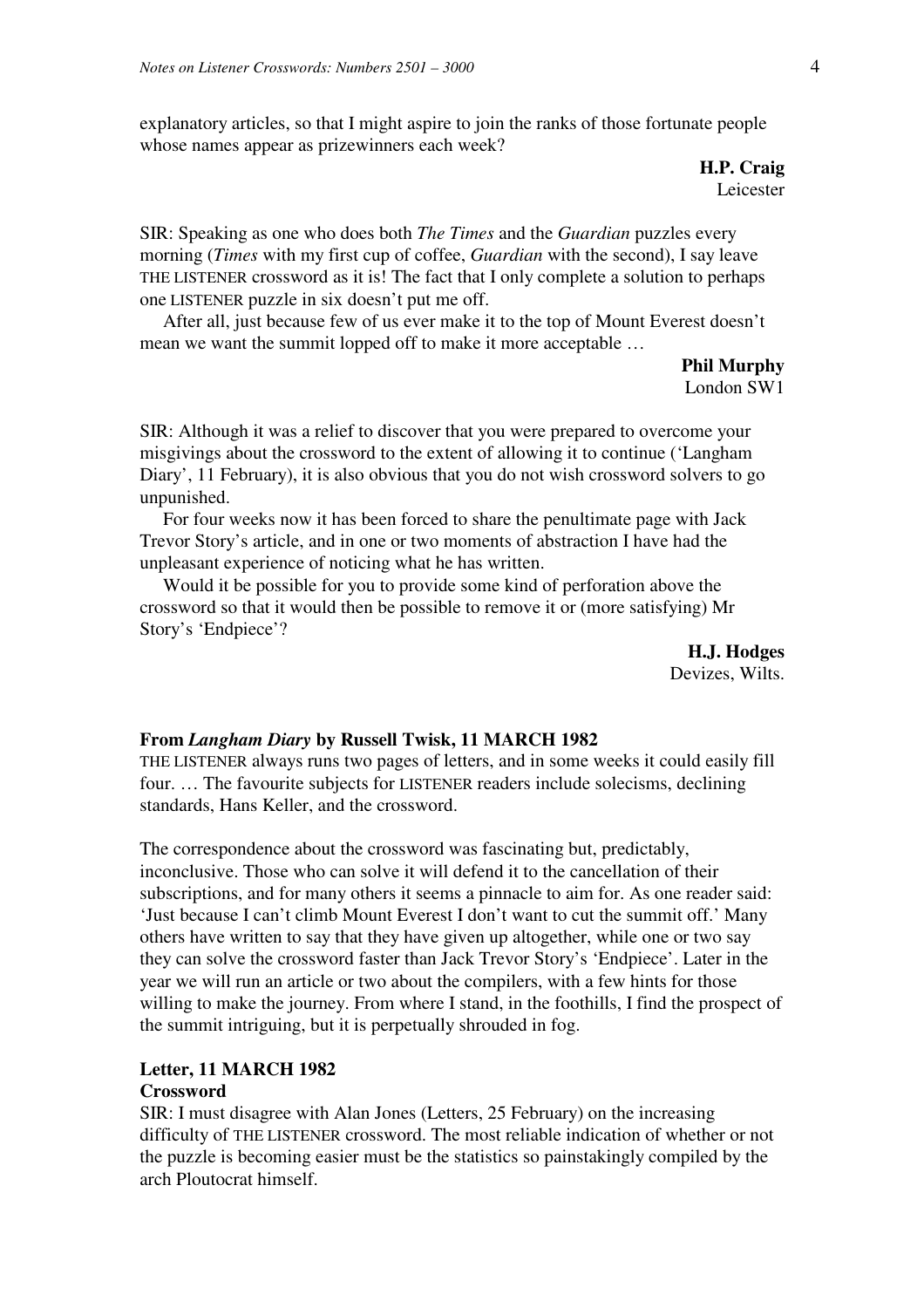The average number of entries for the last few years have been: crosswords 2,397 to 2,474—214; 2,475 to 2,516—263; 2,517 to 2,566—254; and 2,567 to 2,614—296. I think these figures speak for themselves and cannot be explained entirely by reference to circulation figures or the rate of unemployment.

 I have never thought of crosswords as in the least masturbatory. Is Mr Jones confusing THE LISTENER with some other organ?

> **J.F. Grimshaw**  Swindon

# **From** *Langham Diary* **by Russell Twisk, 19 AUGUST 1982**

I decided to try two things on holiday that I have never done before—sailboarding in the sea and THE LISTENER Crossword. …

 With the Crossword I have to admit defeat. D.A.N. Jones and Eric Chalkley [**Apex**] have both tried gently to coach me, but without success. I give up. I will continue to pass the page for press not understanding a word of it.

#### **Crossword No. 2945: Just What the Doctor Ordered by Mass**

For this puzzle, and subsequent ones in THE LISTENER, the deadline for entries was doubled from one to two weeks, and this established the current practice of publishing the solution three weeks after the puzzle.

# **Letter, 07 MAY 1987**

# **Crossword Cry**

SIR: I note from your advertisement that '186,000 well-educated and articulate people read THE LISTENER every week'. However, I wonder how many of the 186,000 attempt the regular cryptic crossword? Having made yet another unsuccessful attempt to answer *one* clue in one by Amicus, I am left feeling decidedly uneducated and mildly inarticulate!

 To put this in perspective, I am in fact a cryptic crossword enthusiast, regularly attempting and completing the normal type of cryptic crosswords found in the 'quality' press. Each week I make a serious attempt at the puzzle in THE LISTENER, ending usually with total failure. I did once answer two clues and felt I had scaled the heights of Annapurna such was the effort expended.

 There are undoubtedly some among the 186,000 who are sufficiently well educated and articulate to complete the puzzle, but I wonder what percentage? Never one to bear a grudge, I would not dream of depriving this minority of their weekly 'buzz', but, as a democrat (in this case, a self-interested democrat), I wish to argue for the inclusion of a normal weekly cryptic crossword of the type and standard found in the *Daily Telegraph, Times, Observer* and others, for those among the 186,000 who, like me, consider themselves reasonably well educated, articulate and who would relish a 'buzz' of our own.

 In an election year, the democratic process is high on the national agenda. Might I suggest a straw poll through the 'Letters to the Editor'. If, like me, you enjoy the challenge of a normal cryptic crossword and the pleasure of being so absorbed for a couple of hours each week, please add your voice to mine.

# **K. Malone**

*Cambridgeshire*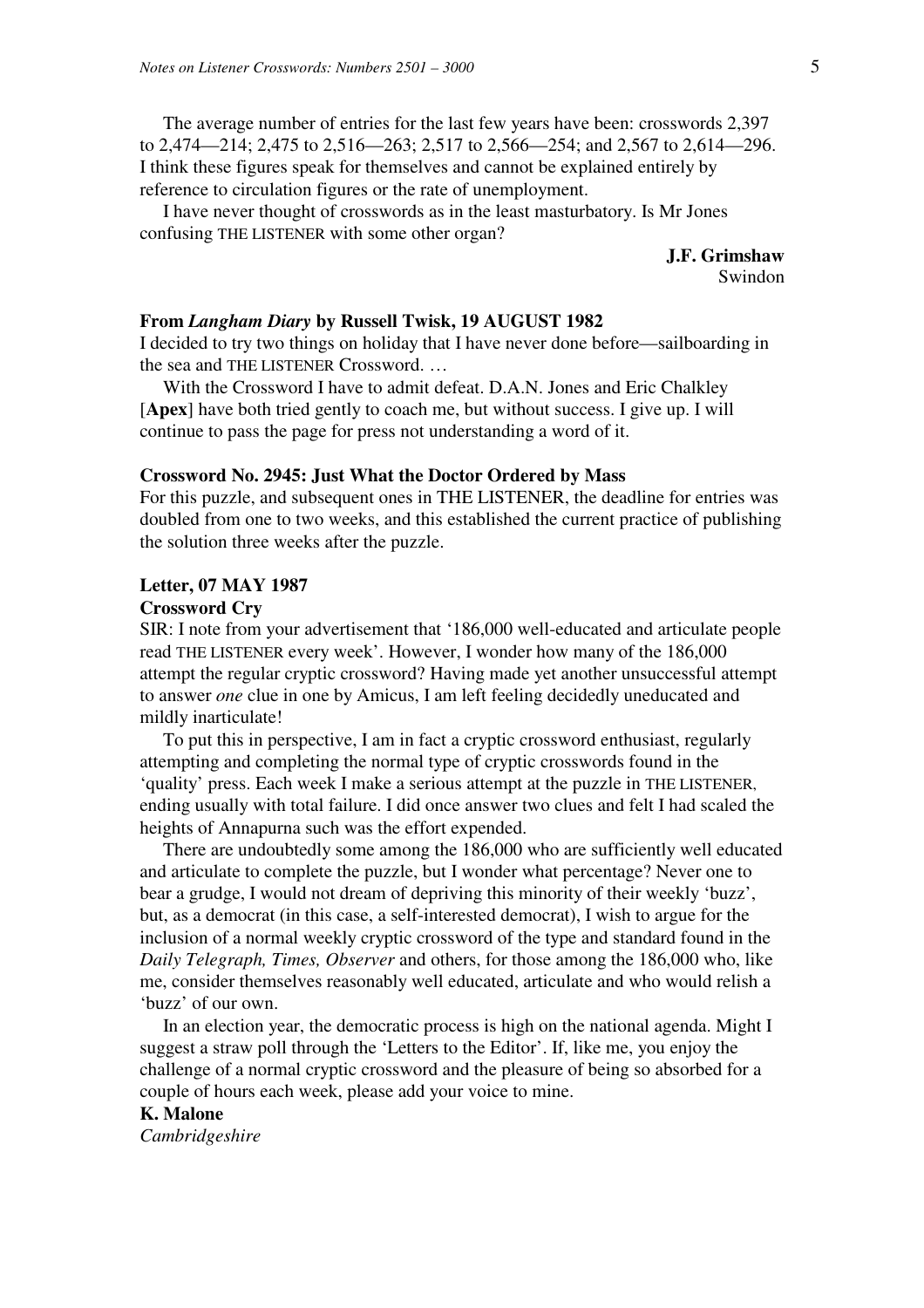# **Letters, 14 MAY 1987 Crossword Cry**

SIR: My father-in-law will soon be 80 years old, and some of his faculties are fading. In recent years he has suffered a number of mortal blows to his self-esteem. These include being blown off the Snowdon Horseshoe, falling out of the apple-tree he had climbed, driving his car straight through the back of a garage, and getting lost in the last movement of Mendelssohn's Octet (second cello part).

 Despite this alarming evidence of senile decay, he completes the LISTENER crossword almost every week, and sends it in. Nobody among his offspring and relations has been known to solve a single clue, and we hold his achievement in great awe. A crossword for lesser mortals would devalue his weekly triumph and drive him to carry out his threat of last week to stand for village idiot in the local elections. For his sake, please keep your crossword solitary and supreme.

# **George Lang**

*Bristol* 

SIR: Mr Malone's plea (Letters, 7 May) for a less daunting crossword in your paper seems reasonable enough, since he does not seek to deprive the minority of regular solvers of their weekly 'buzz'. But I fear his plea, for space is always at a premium, and sooner or later I believe his preferred puzzle would supplant the masterpieces of invention which have distinguished THE LISTENER for nearly 3,000 issues now. The type of puzzle favoured by Mr Malone is indeed a very excellent diversion, but surely abundantly available in the daily and Sunday quality newspapers. But I know of no daily or weekly which has anything to match the challenge, or the inventiveness of composition of the LISTENER crossword. I hope that the Corporation which gave us Radio 3 as well as Radios 1, 2 and 4, will not jettison this great puzzle on the basis of a straw poll.

 I know how Mr Malone feels. I am now 58, and it was only five years ago that I first seriously tried to solve Azed in the *Observer*, and I shared Mr Malone's ecstasy if I could solve even one or two of the clues. But pennies gradually began to drop, and I now find I can solve both Azed and the LISTENER crossword almost invariably. But they still take effort, and their solving still gives correspondingly greater pleasure.

#### **R. F. Naish**

*Worcester* 

SIR: In response to your correspondent Mr K. Malone, may I say that not only am I unable to solve any clues in your cryptic crossword but, what is worse, I cannot understand the majority of them even after checking the subsequent solution when they appear.

# **William Bourne**

*Oakthorpe, Staffs.* 

# **Letters, 21 MAY 1987 Crossword Cry**

SIR: Mr Malone's crossword *cri de coeur* (Letters, 7 May) is clearly also an exercise in running up the flag and seeing who salutes.

 My own vote would be against his proposal. As Mr Malone says, there are 'normal' (is any cryptic crossword a truly *normal* use of language?) cryptics in the *Times, Observer, Guardian,* etc., where several setters from THE LISTENER also ply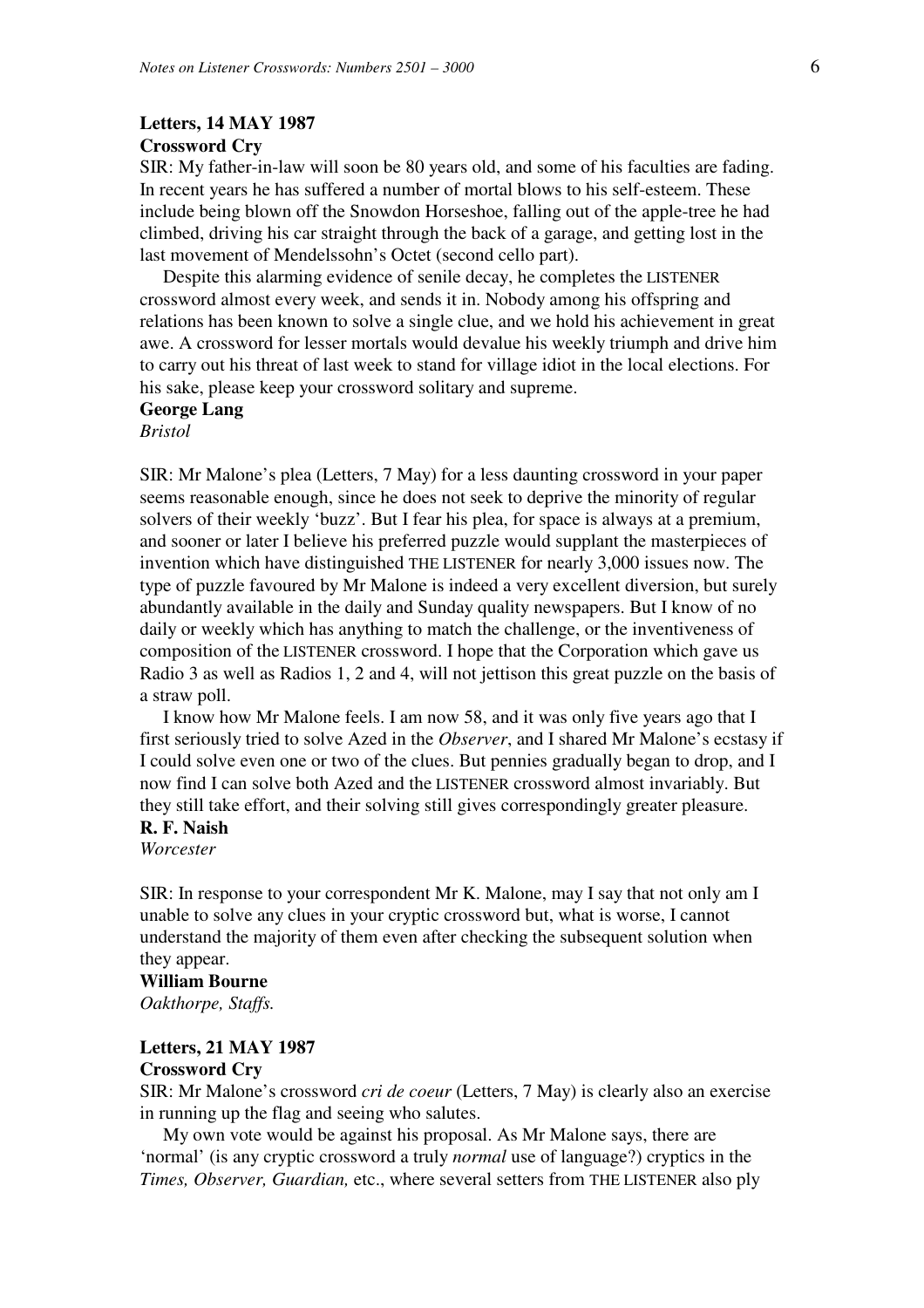their trade, incidentally. The LISTENER Crossword's pre-eminence is due to its individuality. The number of 186,000 (oddly enough, the speed in miles per second of a radio wave) is no great amount in the comparison of circulations—but perhaps one should not attempt so invidious a comparison and be grateful that the only things up front on page three are the contents.

# **Paul Henderson**

*Darlington, Co. Durham* 

SIR: If K. Malone regularly completes the normal type of cryptic crossword found in the quality press, he should surely be able to do as we did and graduate to THE LISTENER puzzles. This does entail becoming accustomed to such things as hidden themes, codes, etc., but he will find that in practically all cases there are at least some clues similar to those in other cryptic crosswords. His declaration of total failure to solve *any* clues is therefore hard to understand.

We now regularly complete and send in your puzzle, and judging from last year's statistics, so do quite a few other readers. The highest number of entries for any puzzle was 445, and the lowest 69. (Mr Malone may be comforted to know that the 69 was for a puzzle set by Amicus.) The average was 209.

 If you should decide to introduce a 'normal' cryptic puzzle, please do not let it be at the expense of the present variety, which provides pleasure and satisfaction to those addicts who have taken the time to come to terms with it.

# **K. and G. Fowler**

*Manchester* 

SIR: I heartily endorse all K. Malone says, and second a plea for a less cryptic puzzle. I enjoy the normally somewhat difficult ones, but I gave up yours years ago! **Elizabeth Hamilton** 

*Edinburgh* 

SIR: I hope I am not alone in feeling a little disappointed that a fellow crossword enthusiast like your correspondent K. Malone should be discouraged by the apparent difficulty of LISTENER crossword puzzles, and should wish merely for another *Times/Telegraph* type of puzzle.

What the ingenuity of the human brain has constructed, the human brain can surely decipher. I am convinced from my own experience that solving crossword puzzles for pleasure is an activity at which one can improve with practice, *provided* one is always prepared to set one's sights higher than whatever level one might have attained. I can remember when I was unable to complete the small crossword in the *Daily Express*; through continued perseverance and practice I gradually came to tackle successfully *Times*, Mephisto and Azed puzzles. The fact that one can never be *sure* of being able to solve a LISTENER puzzle (because of the tremendous diversity of themes and setters) is for me a delight; but to tilt successfully with the setters opens the way to a feeling of affinity with the peculiar and idiosyncratic polymathy which informs their compositions. A recent example I would cite is the amazing and brilliant 'Theme and Variations' by Jago (No 2,882), in which the solver, after divining an unusually abstruse theme, is apparently betrayed by the fact that seven of the answers are one letter too short for their spaces. Incredibly, it is revealed that the seven vacant squares, when each filled with a star, form the exact pattern of the Plough, which is the puzzle's theme.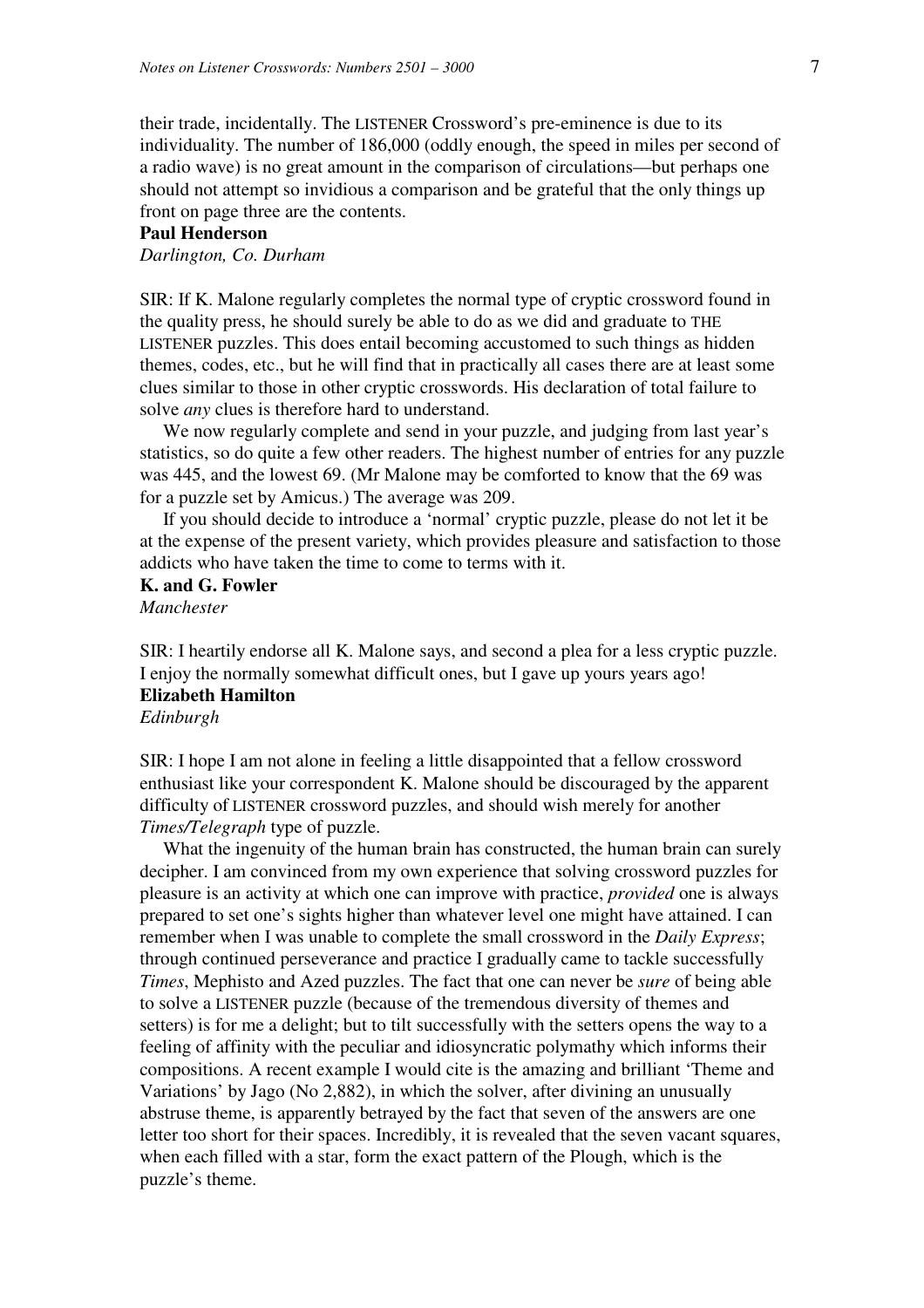It sounds difficult, I know. When I first sent in a LISTENER puzzle without winning a prize, I felt scarcely able to believe that at least three other people besides myself had solved it. But in fact anything from 200 to 400 people will have correct solutions in any week, and maybe many more if we assume that some are just too blasé to send in their answers.

# **M. A. Macdonald-Cooper**  *Inchture, Perthshire*

SIR: Regarding crossword, please keep status quo. **D. R. Piercy (Mrs)**  *Wareham, Dorset*  P.S. I can't do it either!

SIR: May I add a plea to that of K. Malone, if only for a slight relaxation of the standard required for solvers of the LISTENER Crossword. For over 50 years it has, beyond paradventure, been the most demanding of the crossword puzzles in any periodical. But in the last year, compilers seem to have vied with each other in a degree of esotericism which sometimes vergers on the incomprehensible.

 I speak as one who started solving your puzzles 40 years ago, and up to the last year had a completion rate of about three-quarters, but who, during the last 12 months, has been lucky to solve more than a handful—not, I would add, because of decreasing mental agility.

# **S. S. Townsend**  *Westward Ho, Devon*

SIR: It's difficult to see what Mr Malone has to gain by adding just one more cryptic crossword per week to the seven or eight he can find in the newspapers he mentions. I write as one who struggles, usually with some and occasionally with complete success, to solve these tortuous compositions, and this costs me many hours of research, rarely completed within the week Thursday to Wednesday. This is, of course, an appalling waste of time, and classifies me—and several hundred others—as crazy. I quite like the normal daily crosswords, but rarely have time for more than one a week. But if we, the struggling solvers, are crazy, what of the setters? Their devilish misused ingenuity, wasted on what is no more than a time-filling game, surely qualifies them as suffering from an acute form of certifiable mania. My thanks to them!

# **E. T. Moore**

*Cambridge* 

SIR: As a total cure is too much to hope for, perhaps therapy would be a good beginning. Perhaps a leaflet could be compiled so that, week by week, the sufferer could gradually be guided and helped in understanding the intricacy of the problem.

 Although it is fully understood that a complete cure may not be possible in all cases, perhaps, with special care and attention many people will be able once again to lead as normal a life as could be expected under the circumstances.

# **K. Carter (Mrs)**  *Formby, Merseyside*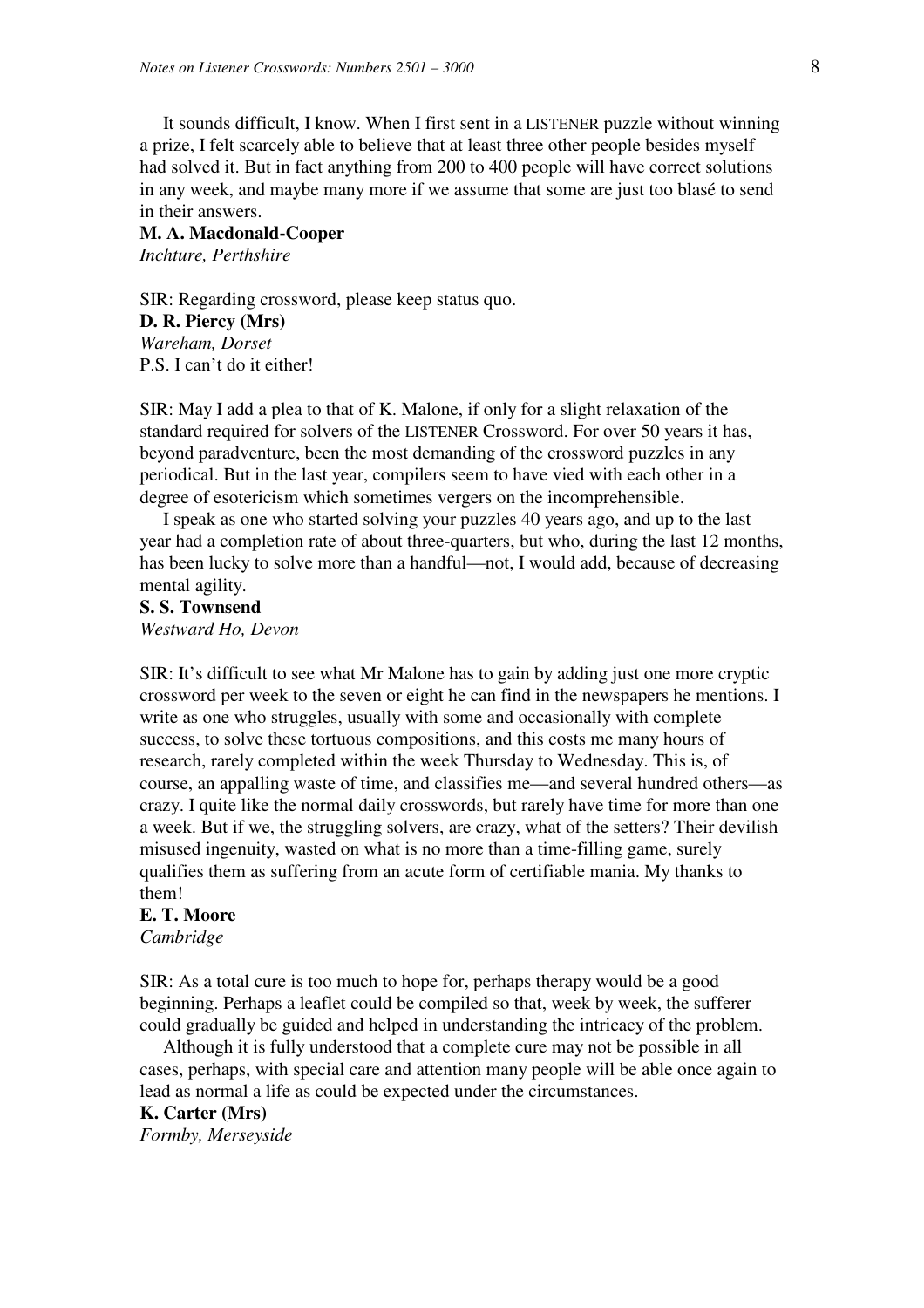SIR: I, too, am baffled by the crossword (though considering myself a whizz at the cryptic crosswords in the quality papers) and would dearly love a weekly puzzle in THE LISTENER. I, too, make desperate efforts to beat this annoying barrier; what kind of brain does it take? I end up gazing in respectful awe at the names of the winners, wondering if therein is a clue; like Old William's son, I ask: 'What made you so awfully clever?'

# **F. Ledgard**  *Hull*

SIR: The letter of your futile reader, K. Malone of Cambridge, calls for some comment.

 I have been taking THE LISTENER for over 40 years, chiefly for the crossword, winning prizes for nos 1,496 and 1,533 in 1959, to begin a fitful success saga. If it were not for the crossword in its present form, I would give your dreadful little journal the wide berth its contents so often deserve.

# **John Coleby**

*Buckley, Clwyd* 

SIR: I endorse every word of K. Malone's letter.

*A bas* these complex verbal twists Enjoyed by mental masochists! Let him who would embroil his brain In puzzles that give only pain. I prefer to spend my leisure On crosswords that give simple pleasure.

**Andrew Weir** 

*Leeds* 

# **Letters, 28 MAY 1987**

# **Crossword Cry**

SIR: As an expatriate subscriber of some years standing, I would like to add my support to Mr Malone (Letters, 7 May). My other links with UK are provided by the BBC World Service, *Guardian Weekly* and *Spectator*. The last two have excellent crosswords and there is definitely room for a third of similar quality and rather less arcane than the very daunting item regularly provided by THE LISTENER.

 I hope Mr Malone's straw poll may prod you (if you are not already convinced) in the right direction, and so benefit the expatriate subscribers who do not have access to the regular daily crosswords available in the UK.

# **Professor P. Done**  *Trinidad*

SIR: I believe a similar correspondence took place in the *Times* in the 1930s to that in your columns over the past three weeks. Somebody wrote complaining that the crossword had become far too easy, and that he now habitually timed the running of his morning bath by the time it took him to complete it. A few days later, another letter supporting this view appeared. This correspondent used the solving of the crossword to time the boiling of his egg.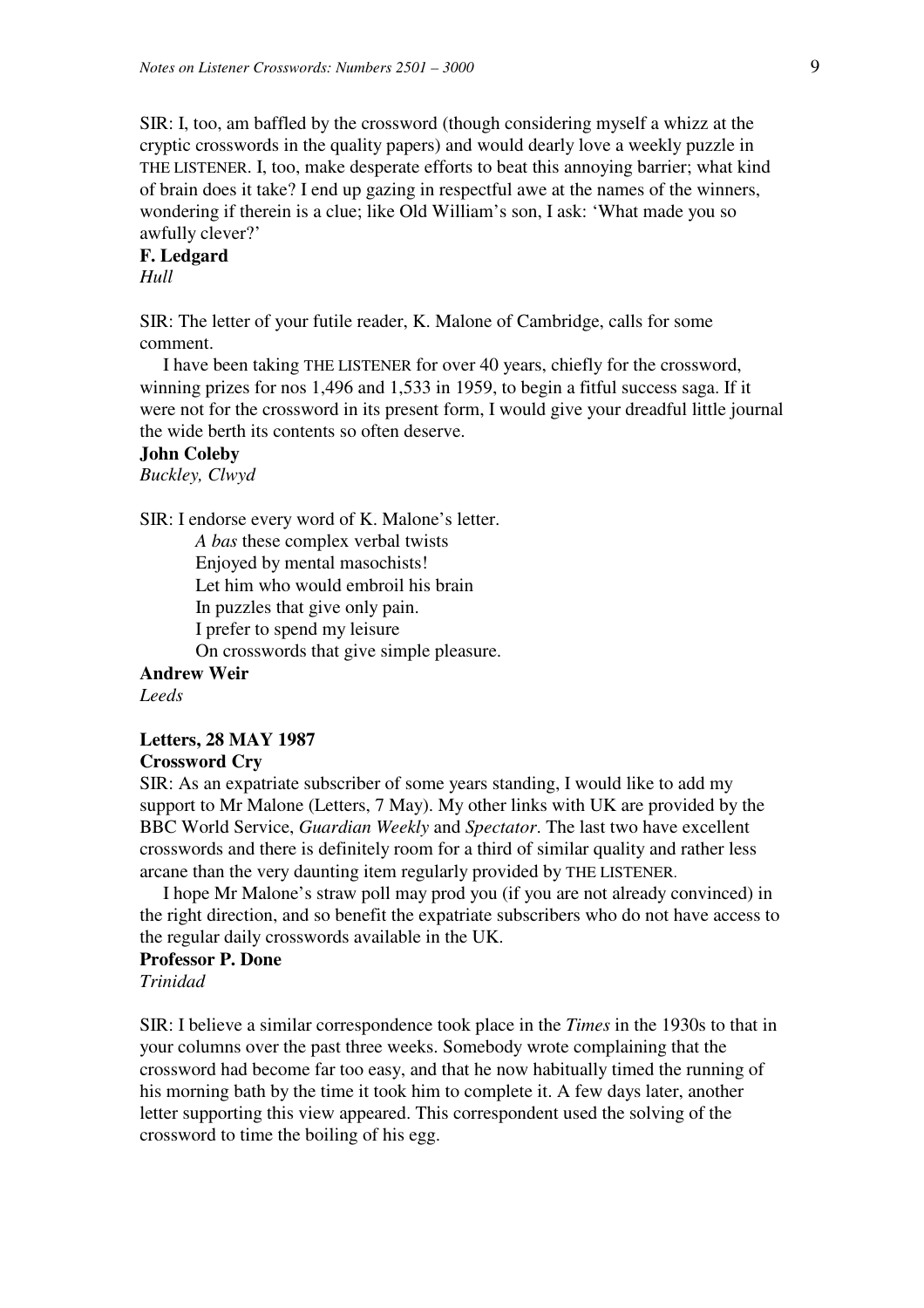After a pause of a week or so, P. G. Wodehouse wrote in: he had tried both the methods suggested, and now had a severe flooding problem and dozens of very hardboiled eggs; but he still hadn't finished the *Times* crossword.

# **Tim Fell**

*Alresford, Hants.* 

# **Letters, 04 JUNE 1987**

# **Crossword Cry**

SIR: I want to add my voice to Mr Malone's as one of the so far too silent majority of LISTENER readers. I, too, admire the compilers of the LISTENER Crossword as well as those who are able, and who have the time, to complete it. But just as I do not begrudge space in THE LISTENER for book reviews and transcripts of television programmes, in a magazine whose roots are so obviously founded in radio, so, too, I feel the vociferous minority should show some unselfishness and not object to the inclusion of a non-thematic crossword for readers like me who do not have the spare time to battle against the compilers of THE LISTENER Crossword.

 No doubt I have the intellectual capacity to solve the LISTENER Crossword eventually, should I wish to. I expect I could hike around the coastline of Britain if I wanted to, or learn Sanskrit. The point is, I don't particularly want to do any of these things.

 There seems to be a large dose of elitism in this issue, a snobbery that is fairly distasteful. Supporters have not yet put forward one decent argument as to why those readers who want a taxing but not mind-wrangling crossword puzzle should not be catered for, especially as we must be in the majority among the readership.

 It has never been suggested that LISTENER Crossword be devalued in any way. It can and should remain one of the supreme tests of mental agility in the British press. I cannot see how having a second crossword operating at a different level can possibly affect those avid supporters of the LISTENER Crossword for whom the puzzle is a sacred cow. Maybe it could be called something other than a crossword, so that the rather selfish and elitist supporters of the present crossword can reign supreme in their little worlds.

# **P. J. McGiveney**  *Strathclyde*

SIR: Personally, I don't understand the chess or bridge problems, but I do accept that some of your readers find them interesting and would not dream of asking you to deprive them of their pleasure.

 Perhaps you could follow the example of those periodicals which include an easy crossword and a difficult one in every issue, but I suspect this might not satisfy the Malonites. Their real problem is that they cannot bear the thought that other people can solve a puzzle which they cannot.

 To reassure them, perhaps the addicts should point out that an hour or two is not enough. I often take 12 hours or more, and I agree with Mr E. T. Moore (Letters, 21 May) that it is an 'appalling waste of time'. But if, like myself, the solver is retired and has time to spare, why should we not be allowed to spend it in this way?